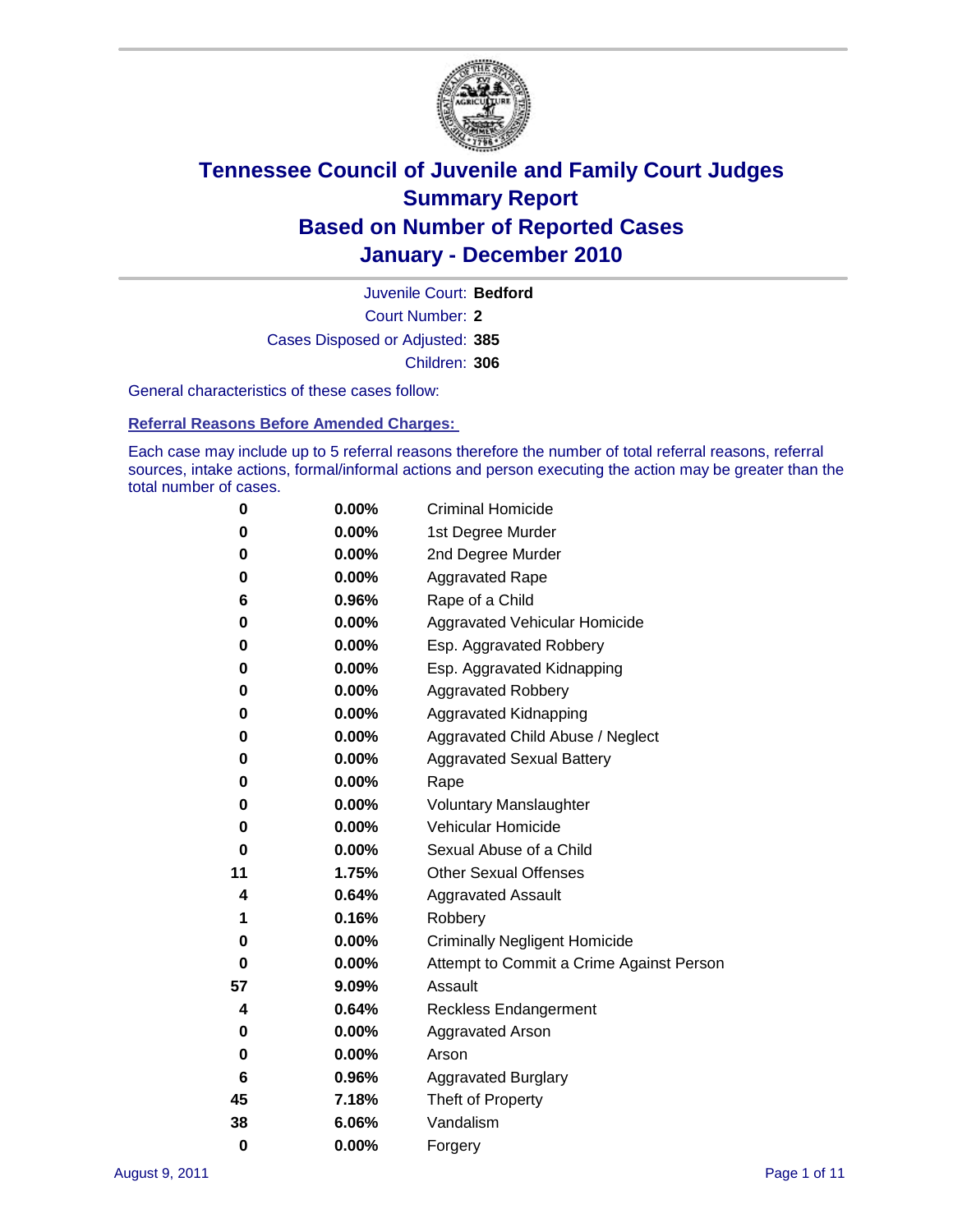

Court Number: **2** Juvenile Court: **Bedford** Cases Disposed or Adjusted: **385** Children: **306**

#### **Referral Reasons Before Amended Charges:**

Each case may include up to 5 referral reasons therefore the number of total referral reasons, referral sources, intake actions, formal/informal actions and person executing the action may be greater than the total number of cases.

| $\pmb{0}$    | 0.00%    | <b>Worthless Checks</b>                                     |
|--------------|----------|-------------------------------------------------------------|
| 0            | 0.00%    | Illegal Possession / Fraudulent Use of Credit / Debit Cards |
| 21           | 3.35%    | <b>Burglary</b>                                             |
| $\bf{0}$     | $0.00\%$ | Unauthorized Use of a Vehicle                               |
| 4            | 0.64%    | <b>Cruelty to Animals</b>                                   |
| $\bf{0}$     | $0.00\%$ | Sale of Controlled Substances                               |
| 33           | 5.26%    | <b>Other Drug Offenses</b>                                  |
| 22           | 3.51%    | Possession of Controlled Substances                         |
| $\mathbf 0$  | $0.00\%$ | <b>Criminal Attempt</b>                                     |
| 4            | 0.64%    | Carrying Weapons on School Property                         |
| 1            | 0.16%    | Unlawful Carrying / Possession of a Weapon                  |
| 3            | 0.48%    | <b>Evading Arrest</b>                                       |
| 0            | 0.00%    | Escape                                                      |
| 6            | 0.96%    | Driving Under Influence (DUI)                               |
| 18           | 2.87%    | Possession / Consumption of Alcohol                         |
| 6            | 0.96%    | Resisting Stop, Frisk, Halt, Arrest or Search               |
| 1            | 0.16%    | <b>Aggravated Criminal Trespass</b>                         |
| 3            | 0.48%    | Harassment                                                  |
| 0            | 0.00%    | Failure to Appear                                           |
| 0            | $0.00\%$ | Filing a False Police Report                                |
| 1            | 0.16%    | Criminal Impersonation                                      |
| 39           | 6.22%    | <b>Disorderly Conduct</b>                                   |
| $\mathbf{2}$ | 0.32%    | <b>Criminal Trespass</b>                                    |
| $\bf{0}$     | 0.00%    | Public Intoxication                                         |
| 0            | $0.00\%$ | Gambling                                                    |
| 100          | 15.95%   | <b>Traffic</b>                                              |
| 0            | $0.00\%$ | Local Ordinances                                            |
| 0            | $0.00\%$ | Violation of Wildlife Regulations                           |
| 0            | $0.00\%$ | Contempt of Court                                           |
| 45           | 7.18%    | Violation of Probation                                      |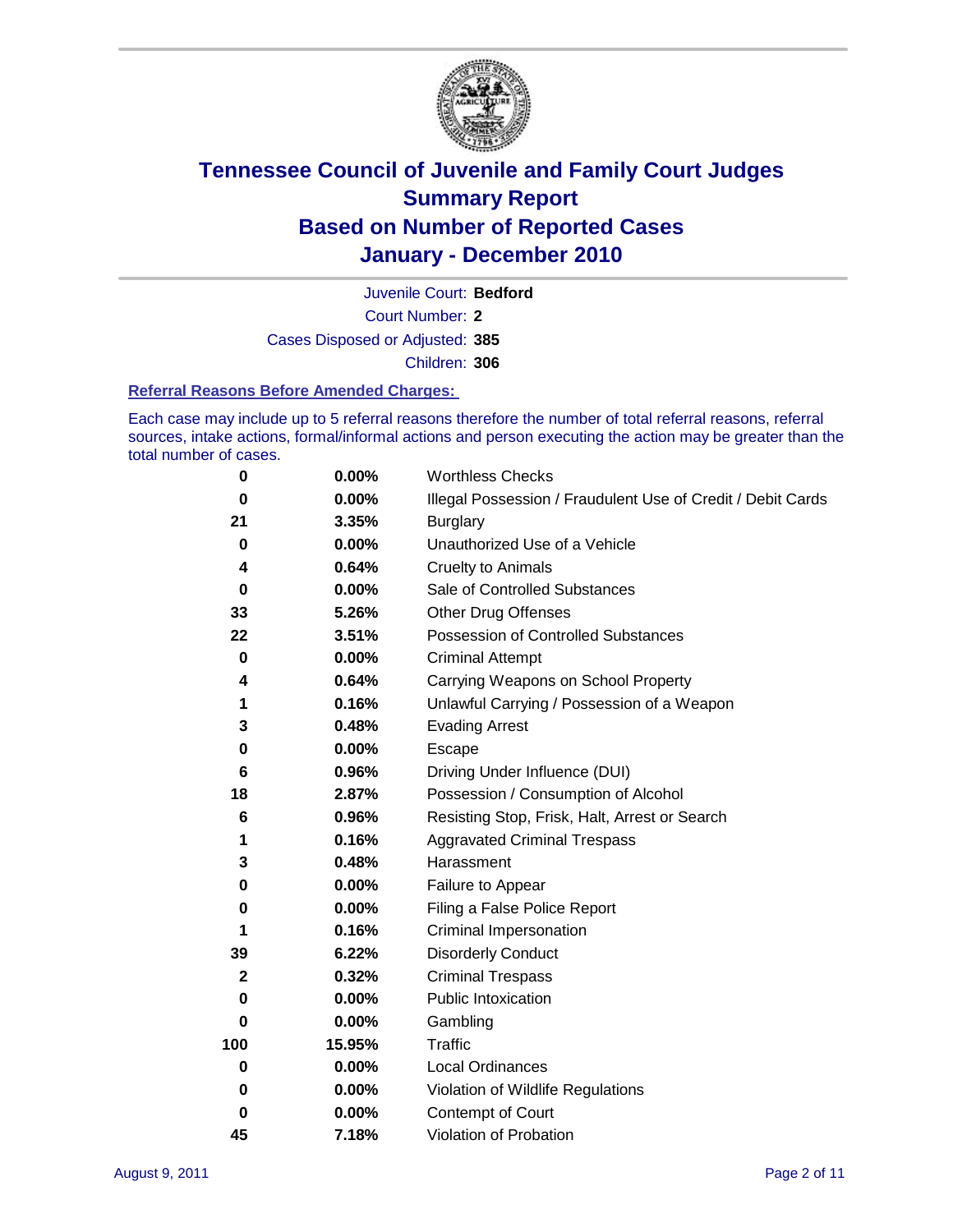

Court Number: **2** Juvenile Court: **Bedford** Cases Disposed or Adjusted: **385** Children: **306**

#### **Referral Reasons Before Amended Charges:**

Each case may include up to 5 referral reasons therefore the number of total referral reasons, referral sources, intake actions, formal/informal actions and person executing the action may be greater than the total number of cases.

| 627      | 100.00%        | <b>Total Referrals</b>                 |
|----------|----------------|----------------------------------------|
| 23       | 3.67%          | Other                                  |
| $\bf{0}$ | 0.00%          | <b>Consent to Marry</b>                |
| 0        | 0.00%          | <b>Request for Medical Treatment</b>   |
| 0        | 0.00%          | <b>Child Support</b>                   |
| 0        | 0.00%          | Paternity / Legitimation               |
| $\bf{0}$ | 0.00%          | Visitation                             |
| 0        | 0.00%          | Custody                                |
| 0        | $0.00\%$       | <b>Foster Care Review</b>              |
| 0        | 0.00%          | <b>Administrative Review</b>           |
| 0        | $0.00\%$       | <b>Judicial Review</b>                 |
| 0        | 0.00%          | Violation of Informal Adjustment       |
| $\bf{0}$ | 0.00%          | <b>Violation of Pretrial Diversion</b> |
| 0        | 0.00%          | <b>Termination of Parental Rights</b>  |
| 0        | 0.00%          | Dependency / Neglect                   |
| $\bf{0}$ | 0.00%          | <b>Physically Abused Child</b>         |
| 0        | 0.00%          | <b>Sexually Abused Child</b>           |
| 17       | 2.71%          | Violation of Curfew                    |
| 3        | 0.48%          | Violation of a Valid Court Order       |
| 14       | 2.23%          | Possession of Tobacco Products         |
| 0        | 0.00%          | Out-of-State Runaway                   |
| 7        | 1.12%          | Truancy<br>In-State Runaway            |
| 47<br>32 | 7.50%<br>5.10% | <b>Unruly Behavior</b>                 |
| 3        | 0.48%          | Violation of Aftercare                 |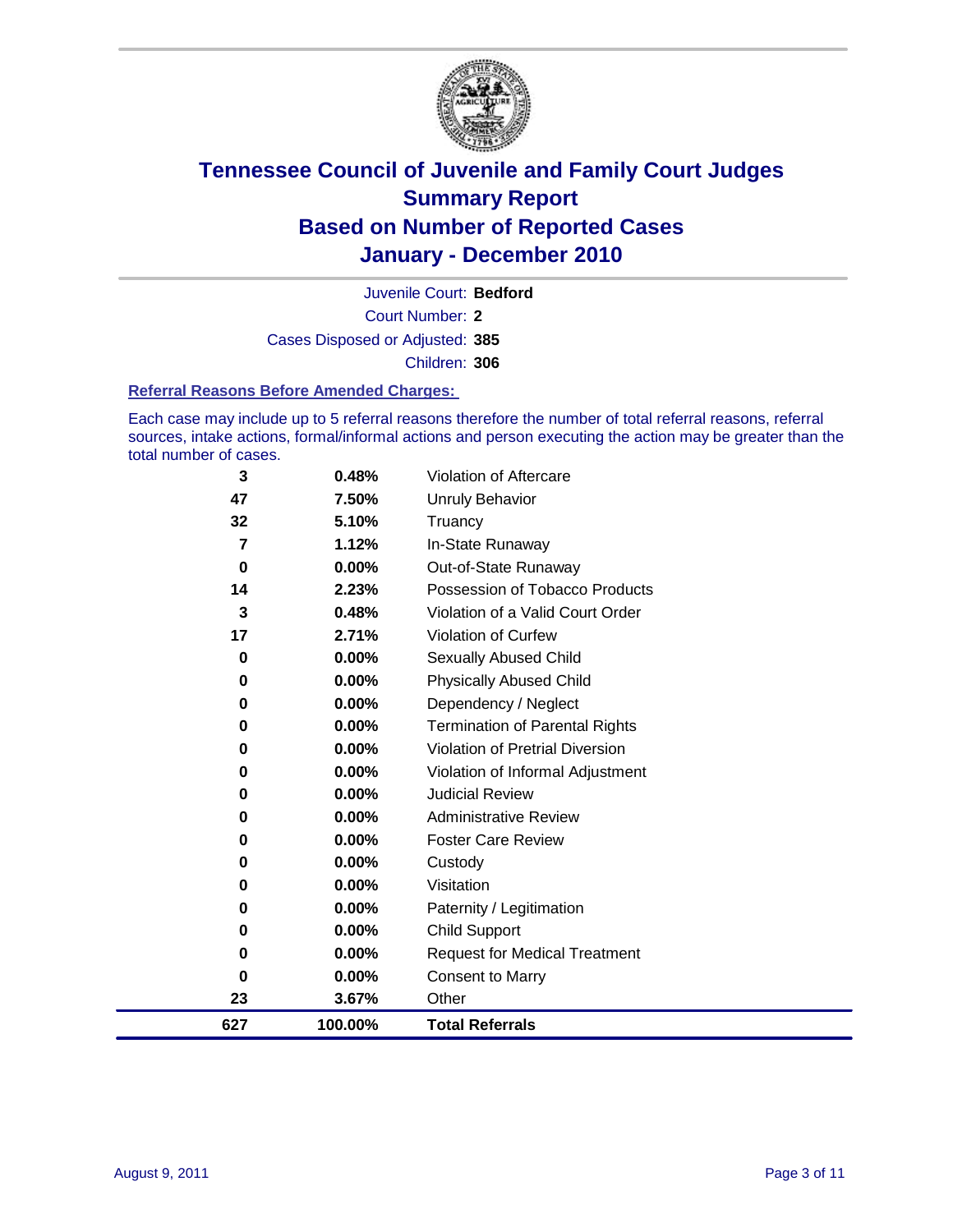

|                            |                                 |        | Juvenile Court: Bedford |  |  |  |
|----------------------------|---------------------------------|--------|-------------------------|--|--|--|
|                            | Court Number: 2                 |        |                         |  |  |  |
|                            | Cases Disposed or Adjusted: 385 |        |                         |  |  |  |
|                            |                                 |        | Children: 306           |  |  |  |
| <b>Referral Sources: 1</b> |                                 |        |                         |  |  |  |
|                            | 464                             | 74.00% | Law Enforcement         |  |  |  |
|                            | 54                              | 8.61%  | Parents                 |  |  |  |
|                            | 5                               | 0.80%  | <b>Relatives</b>        |  |  |  |
|                            | U                               | በ በበዐ/ | <b>ام ج</b>             |  |  |  |

| 627          | 100.00% | <b>Total Referral Sources</b>     |
|--------------|---------|-----------------------------------|
| $\mathbf{2}$ | 0.32%   | Other                             |
| 0            | 0.00%   | Unknown                           |
| 0            | 0.00%   | Hospital                          |
| 3            | 0.48%   | Child & Parent                    |
| 18           | 2.87%   | Victim                            |
| 7            | 1.12%   | <b>Other Court</b>                |
| 0            | 0.00%   | Social Agency                     |
| 31           | 4.94%   | <b>Court Staff</b>                |
| 0            | 0.00%   | <b>District Attorney's Office</b> |
| 0            | 0.00%   | <b>Other State Department</b>     |
| 13           | 2.07%   | <b>DCS</b>                        |
| 0            | 0.00%   | <b>CSA</b>                        |
| 30           | 4.78%   | School                            |
| 0            | 0.00%   | Self                              |

### **Age of Child at Referral: 2**

| 1<br>0 | 0.33%<br>0.00% | Ages 19 and Over<br>Unknown |  |
|--------|----------------|-----------------------------|--|
|        |                |                             |  |
|        |                |                             |  |
| 93     | 30.39%         | Ages 17 through 18          |  |
| 111    | 36.27%         | Ages 15 through 16          |  |
| 73     | 23.86%         | Ages 13 through 14          |  |
| 16     | 5.23%          | Ages 11 through 12          |  |
| 12     | 3.92%          | Ages 10 and Under           |  |
|        |                |                             |  |

<sup>1</sup> If different than number of Referral Reasons (627), verify accuracy of your court's data.

<sup>2</sup> One child could be counted in multiple categories, verify accuracy of your court's data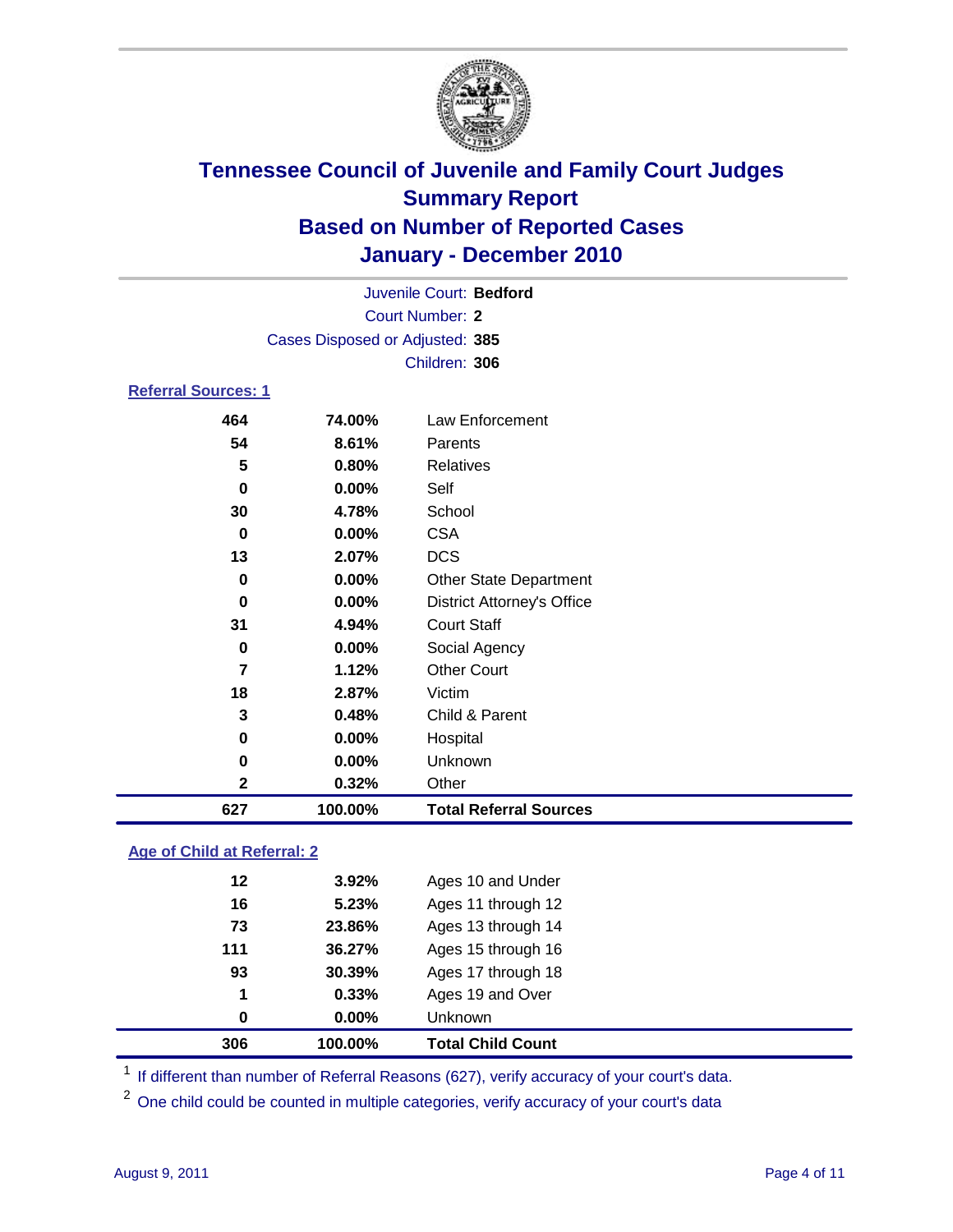

| Juvenile Court: Bedford                 |                                 |                          |  |  |
|-----------------------------------------|---------------------------------|--------------------------|--|--|
|                                         | <b>Court Number: 2</b>          |                          |  |  |
|                                         | Cases Disposed or Adjusted: 385 |                          |  |  |
|                                         |                                 | Children: 306            |  |  |
| Sex of Child: 1                         |                                 |                          |  |  |
| 197                                     | 64.38%                          | Male                     |  |  |
| 109                                     | 35.62%                          | Female                   |  |  |
| $\bf{0}$                                | 0.00%                           | Unknown                  |  |  |
| 306                                     | 100.00%                         | <b>Total Child Count</b> |  |  |
| Race of Child: 1                        |                                 |                          |  |  |
| 256                                     | 83.66%                          | White                    |  |  |
| 40                                      | 13.07%                          | African American         |  |  |
| 1                                       | 0.33%                           | Native American          |  |  |
| $\bf{0}$                                | 0.00%                           | Asian                    |  |  |
| $\overline{\mathbf{2}}$                 | 0.65%                           | Mixed                    |  |  |
| $\overline{7}$                          | 2.29%                           | Unknown                  |  |  |
| 306                                     | 100.00%                         | <b>Total Child Count</b> |  |  |
| <b>Hispanic Origin: 1</b>               |                                 |                          |  |  |
| 41                                      | 13.40%                          | Yes                      |  |  |
| 265                                     | 86.60%                          | No                       |  |  |
| $\mathbf 0$                             | 0.00%                           | Unknown                  |  |  |
| 306                                     | 100.00%                         | <b>Total Child Count</b> |  |  |
| <b>School Enrollment of Children: 1</b> |                                 |                          |  |  |
| 301                                     | 98.37%                          | Yes                      |  |  |
| 5                                       | 1.63%                           | No                       |  |  |
| $\mathbf 0$                             | 0.00%                           | Unknown                  |  |  |
| 306                                     | 100.00%                         | <b>Total Child Count</b> |  |  |

One child could be counted in multiple categories, verify accuracy of your court's data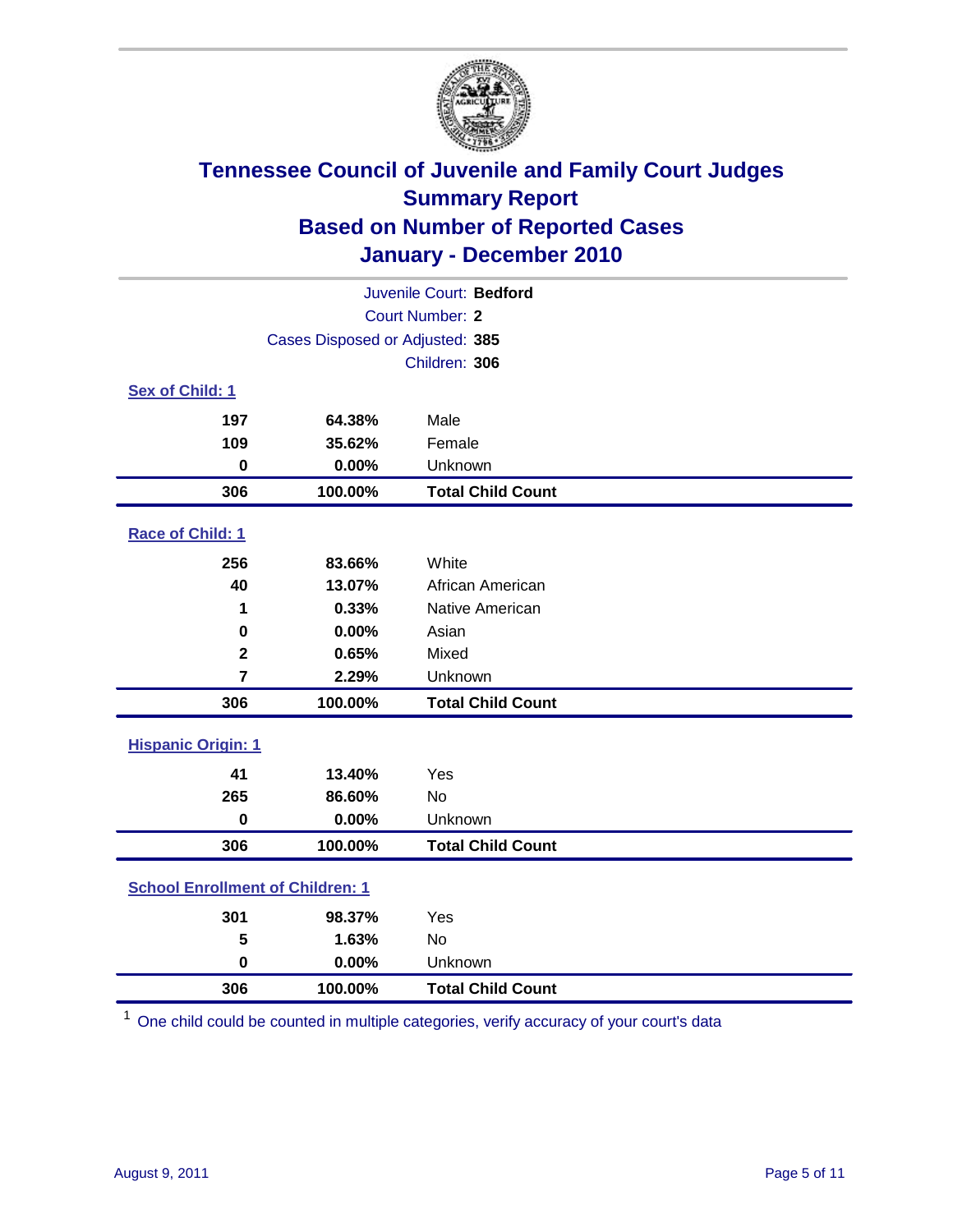

Court Number: **2** Juvenile Court: **Bedford** Cases Disposed or Adjusted: **385** Children: **306**

#### **Living Arrangement of Child at Time of Referral: 1**

| 306     | 100.00%  | <b>Total Child Count</b>     |
|---------|----------|------------------------------|
| 4       | 1.31%    | Other                        |
| 0       | 0.00%    | Unknown                      |
| 1       | 0.33%    | Independent                  |
| 1       | 0.33%    | In an Institution            |
| 0       | $0.00\%$ | In a Residential Center      |
| 0       | 0.00%    | In a Group Home              |
| 7       | 2.29%    | With Foster Family           |
| 2       | 0.65%    | <b>With Adoptive Parents</b> |
| $12 \,$ | 3.92%    | <b>With Relatives</b>        |
| 22      | 7.19%    | With Father                  |
| 131     | 42.81%   | With Mother                  |
| 27      | 8.82%    | With Mother and Stepfather   |
| 10      | $3.27\%$ | With Father and Stepmother   |
| 89      | 29.08%   | With Both Biological Parents |

#### **Type of Detention: 2**

| 385 | 100.00%  | <b>Total Detention Count</b> |  |
|-----|----------|------------------------------|--|
| 0   | 0.00%    | Other                        |  |
| 259 | 67.27%   | Does Not Apply               |  |
| 0   | $0.00\%$ | Unknown                      |  |
| 0   | $0.00\%$ | Psychiatric Hospital         |  |
| 0   | 0.00%    | Jail - No Separation         |  |
| 0   | $0.00\%$ | Jail - Partial Separation    |  |
| 0   | $0.00\%$ | Jail - Complete Separation   |  |
| 125 | 32.47%   | Juvenile Detention Facility  |  |
| 1   | 0.26%    | Non-Secure Placement         |  |
|     |          |                              |  |

<sup>1</sup> One child could be counted in multiple categories, verify accuracy of your court's data

<sup>2</sup> If different than number of Cases (385) verify accuracy of your court's data.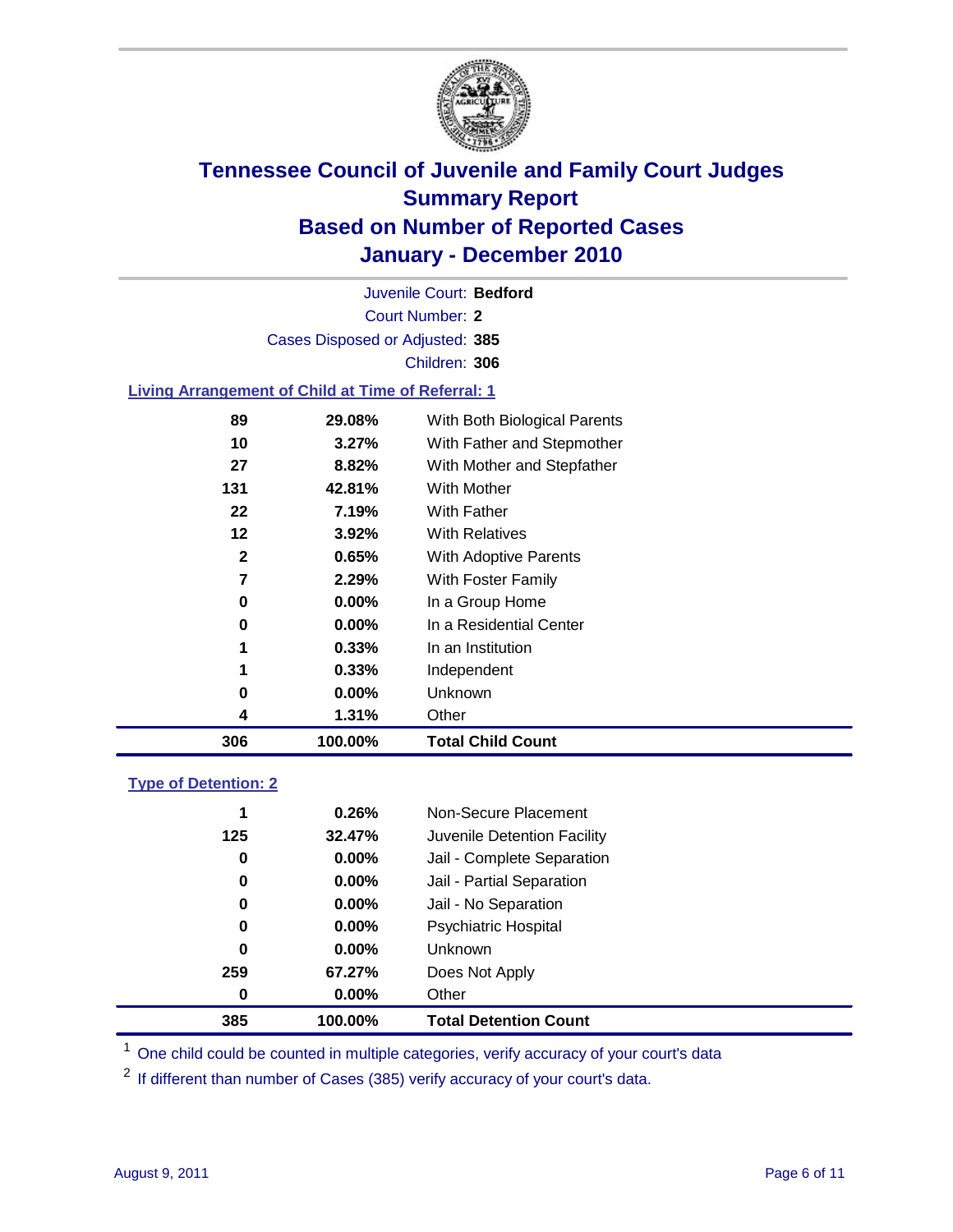

|                                                    | Juvenile Court: Bedford         |                                      |  |  |
|----------------------------------------------------|---------------------------------|--------------------------------------|--|--|
|                                                    | Court Number: 2                 |                                      |  |  |
|                                                    | Cases Disposed or Adjusted: 385 |                                      |  |  |
|                                                    |                                 | Children: 306                        |  |  |
| <b>Placement After Secure Detention Hearing: 1</b> |                                 |                                      |  |  |
| 21                                                 | 5.45%                           | Returned to Prior Living Arrangement |  |  |
| 101                                                | 26.23%                          | Juvenile Detention Facility          |  |  |
| 0                                                  | 0.00%                           | Jail                                 |  |  |
| $\bf{0}$                                           | 0.00%                           | Shelter / Group Home                 |  |  |
| 1                                                  | 0.26%                           | <b>Foster Family Home</b>            |  |  |
| 0                                                  | 0.00%                           | <b>Psychiatric Hospital</b>          |  |  |
| 0                                                  | 0.00%                           | Unknown                              |  |  |
| 262                                                | 68.05%                          | Does Not Apply                       |  |  |
| 0                                                  | 0.00%                           | Other                                |  |  |
| 385                                                | 100.00%                         | <b>Total Placement Count</b>         |  |  |
| <b>Intake Actions: 2</b>                           |                                 |                                      |  |  |
| 533                                                | 85.01%                          | <b>Petition Filed</b>                |  |  |
| $\bf{0}$                                           | 0.00%                           | <b>Motion Filed</b>                  |  |  |
| 89                                                 | 14.19%                          | <b>Citation Processed</b>            |  |  |
| 0                                                  | 0.00%                           | Notification of Paternity Processed  |  |  |
| $\mathbf 0$                                        | 0.00%                           | Scheduling of Judicial Review        |  |  |
| 0                                                  | 0.00%                           | Scheduling of Administrative Review  |  |  |
| 0                                                  | 0.00%                           | Scheduling of Foster Care Review     |  |  |
| $\bf{0}$                                           | 0.00%                           | Unknown                              |  |  |
| 0                                                  | 0.00%                           | Does Not Apply                       |  |  |
| 5                                                  | 0.80%                           | Other                                |  |  |
| 627                                                | 100.00%                         | <b>Total Intake Count</b>            |  |  |

<sup>1</sup> If different than number of Cases (385) verify accuracy of your court's data.

<sup>2</sup> If different than number of Referral Reasons (627), verify accuracy of your court's data.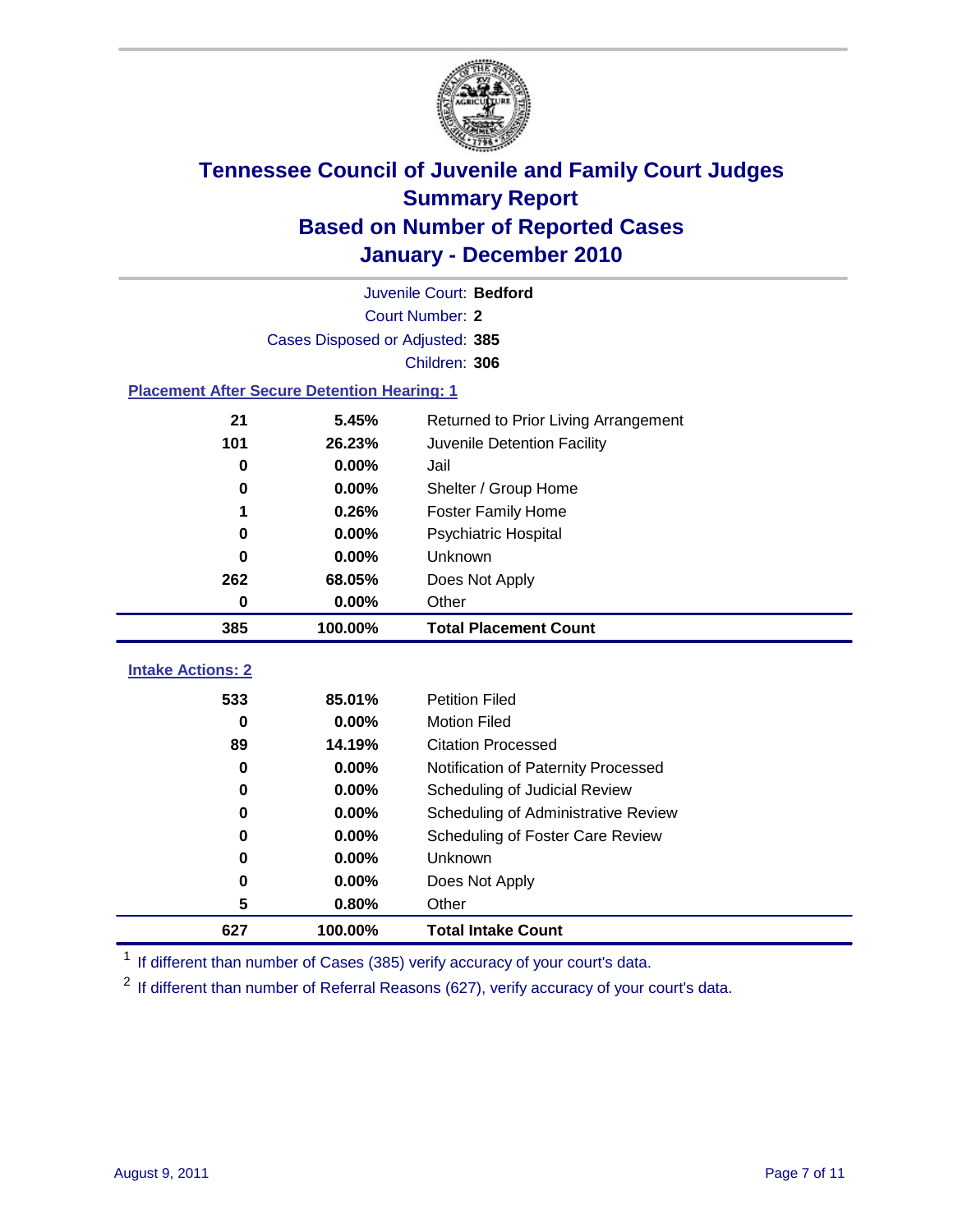

Court Number: **2** Juvenile Court: **Bedford** Cases Disposed or Adjusted: **385** Children: **306**

### **Last Grade Completed by Child: 1**

| 100.00% | <b>Total Child Count</b>         |                                                     |
|---------|----------------------------------|-----------------------------------------------------|
| 0.33%   | Other                            |                                                     |
| 0.98%   | Unknown                          |                                                     |
| 0.00%   | Never Attended School            |                                                     |
| 0.00%   | Graduated                        |                                                     |
| 0.33%   | <b>GED</b>                       |                                                     |
| 0.00%   | Non-Graded Special Ed            |                                                     |
| 2.94%   | 12th Grade                       |                                                     |
| 20.26%  | 11th Grade                       |                                                     |
| 22.55%  | 10th Grade                       |                                                     |
| 16.67%  | 9th Grade                        |                                                     |
| 16.99%  | 8th Grade                        |                                                     |
| 8.17%   | 7th Grade                        |                                                     |
| 5.23%   | 6th Grade                        |                                                     |
| 2.94%   | 5th Grade                        |                                                     |
| 1.31%   | 4th Grade                        |                                                     |
| 0.98%   | 3rd Grade                        |                                                     |
| 0.00%   |                                  |                                                     |
|         |                                  |                                                     |
|         |                                  |                                                     |
|         | Too Young for School             |                                                     |
|         | 0.00%<br>0.00%<br>0.00%<br>0.33% | Preschool<br>Kindergarten<br>1st Grade<br>2nd Grade |

### **Enrolled in Special Education: 1**

| 306          | 100.00%  | <b>Total Child Count</b> |
|--------------|----------|--------------------------|
|              | $0.33\%$ | <b>Unknown</b>           |
| 303          | 99.02%   | No                       |
| $\mathbf{2}$ | 0.65%    | Yes                      |
|              |          |                          |

One child could be counted in multiple categories, verify accuracy of your court's data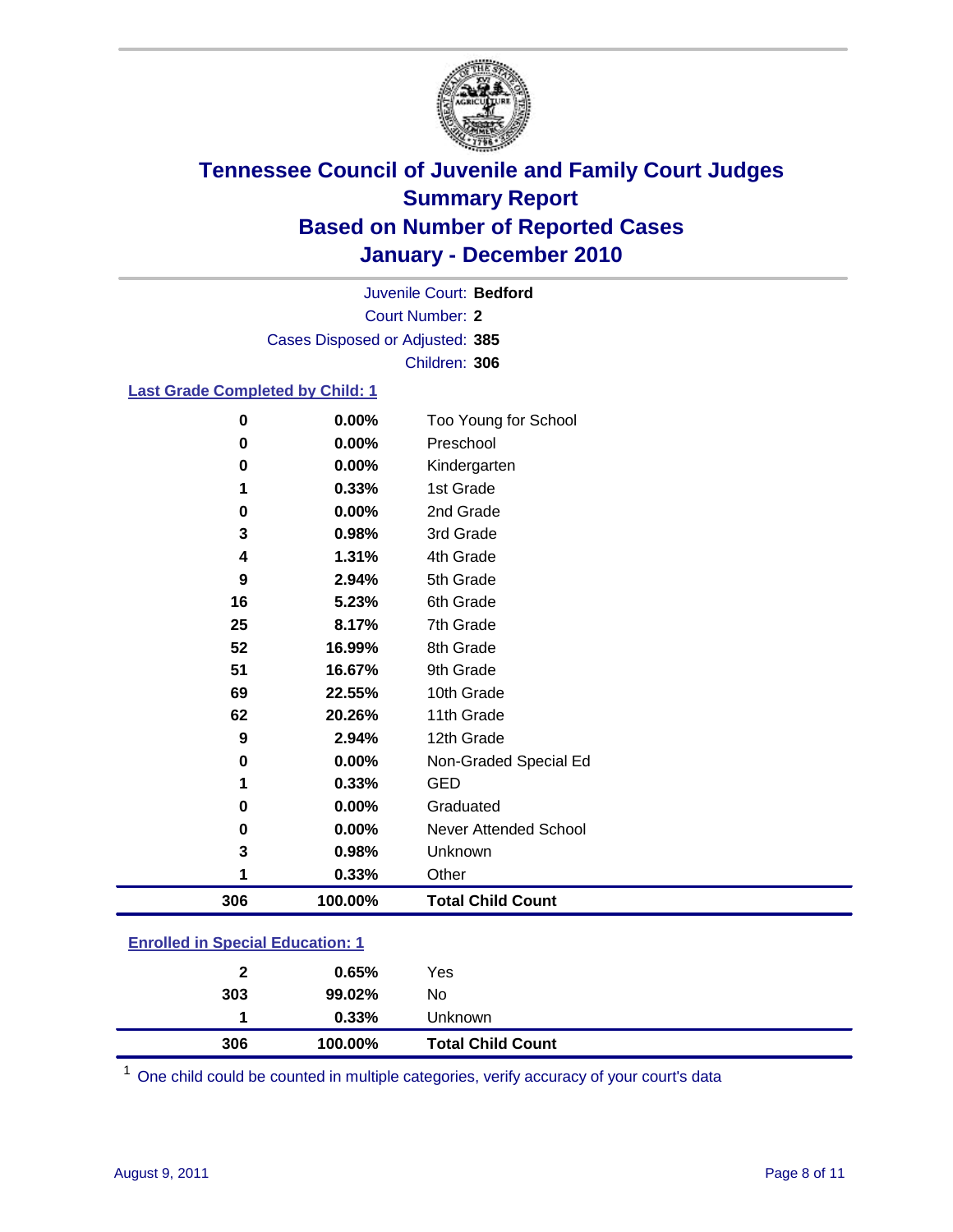

|                              |                                 | Juvenile Court: Bedford   |
|------------------------------|---------------------------------|---------------------------|
|                              |                                 | Court Number: 2           |
|                              | Cases Disposed or Adjusted: 385 |                           |
|                              |                                 | Children: 306             |
| <b>Action Executed By: 1</b> |                                 |                           |
| 618                          | 98.56%                          | Judge                     |
| 0                            | $0.00\%$                        | Magistrate                |
| 9                            | 1.44%                           | <b>YSO</b>                |
| 0                            | $0.00\%$                        | Other                     |
| 0                            | 0.00%                           | Unknown                   |
| 627                          | 100.00%                         | <b>Total Action Count</b> |

### **Formal / Informal Actions: 1**

| 65       | 10.37%   | Dismissed                                        |
|----------|----------|--------------------------------------------------|
| 90       | 14.35%   | Retired / Nolle Prosequi                         |
| 261      | 41.63%   | <b>Complaint Substantiated Delinquent</b>        |
| 51       | 8.13%    | <b>Complaint Substantiated Status Offender</b>   |
| 0        | 0.00%    | <b>Complaint Substantiated Dependent/Neglect</b> |
| 0        | $0.00\%$ | <b>Complaint Substantiated Abused</b>            |
| 0        | 0.00%    | <b>Complaint Substantiated Mentally III</b>      |
| 9        | 1.44%    | Informal Adjustment                              |
| 0        | $0.00\%$ | <b>Pretrial Diversion</b>                        |
| 0        | $0.00\%$ | <b>Transfer to Adult Court Hearing</b>           |
| 0        | $0.00\%$ | Charges Cleared by Transfer to Adult Court       |
| 0        | 0.00%    | Special Proceeding                               |
| $\Omega$ | $0.00\%$ | <b>Review Concluded</b>                          |
| 151      | 24.08%   | Case Held Open                                   |
| 0        | $0.00\%$ | Other                                            |
| 0        | $0.00\%$ | <b>Unknown</b>                                   |
| 627      | 100.00%  | <b>Total Action Count</b>                        |

<sup>1</sup> If different than number of Referral Reasons (627), verify accuracy of your court's data.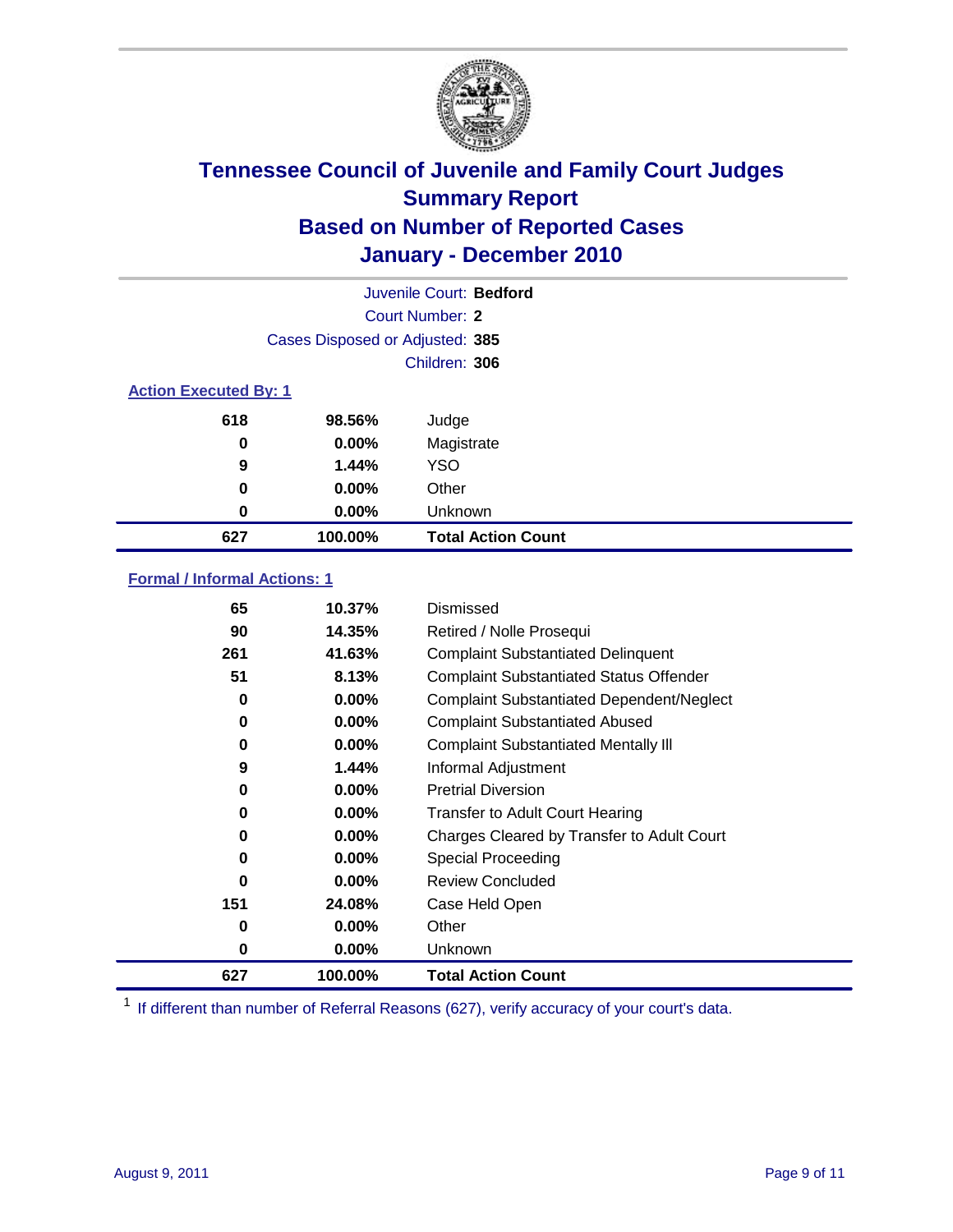

|                       |                                 | Juvenile Court: Bedford                               |
|-----------------------|---------------------------------|-------------------------------------------------------|
|                       |                                 | <b>Court Number: 2</b>                                |
|                       | Cases Disposed or Adjusted: 385 |                                                       |
|                       |                                 | Children: 306                                         |
| <b>Case Outcomes:</b> |                                 | There can be multiple outcomes for one child or case. |
| 24                    | 5.24%                           | <b>Case Dismissed</b>                                 |
| 63                    | 13.76%                          | Case Retired or Nolle Prosequi                        |
| 6                     | 1.31%                           | Warned / Counseled                                    |
| 53                    | 11.57%                          | <b>Held Open For Review</b>                           |
| 115                   | 25.11%                          | Supervision / Probation to Juvenile Court             |
| 0                     | 0.00%                           | <b>Probation to Parents</b>                           |
| 1                     | 0.22%                           | Referral to Another Entity for Supervision / Service  |
| 0                     | 0.00%                           | Referred for Mental Health Counseling                 |
| $\mathbf 2$           | 0.44%                           | Referred for Alcohol and Drug Counseling              |
| 0                     | 0.00%                           | <b>Referred to Alternative School</b>                 |
| 0                     | 0.00%                           | Referred to Private Child Agency                      |
| 33                    | 7.21%                           | Referred to Defensive Driving School                  |
| 0                     | 0.00%                           | Referred to Alcohol Safety School                     |
| 0                     | 0.00%                           | Referred to Juvenile Court Education-Based Program    |
| 0                     | 0.00%                           | Driver's License Held Informally                      |
| 0                     | 0.00%                           | <b>Voluntary Placement with DMHMR</b>                 |
| 0                     | 0.00%                           | <b>Private Mental Health Placement</b>                |
| 0                     | 0.00%                           | <b>Private MR Placement</b>                           |
| 0                     | 0.00%                           | Placement with City/County Agency/Facility            |
| 0                     | 0.00%                           | Placement with Relative / Other Individual            |
| 3                     | 0.66%                           | Fine                                                  |
| 4                     | 0.87%                           | <b>Public Service</b>                                 |
| 6                     | 1.31%                           | Restitution                                           |
| 0                     | 0.00%                           | <b>Runaway Returned</b>                               |
| 0                     | 0.00%                           | No Contact Order                                      |
| 0                     | 0.00%                           | Injunction Other than No Contact Order                |
| 0                     | 0.00%                           | <b>House Arrest</b>                                   |
| 0                     | 0.00%                           | <b>Court Defined Curfew</b>                           |
| 0                     | 0.00%                           | Dismissed from Informal Adjustment                    |
| 0                     | 0.00%                           | <b>Dismissed from Pretrial Diversion</b>              |
| 0                     | 0.00%                           | Released from Probation                               |
| 1                     | 0.22%                           | <b>Transferred to Adult Court</b>                     |
| 0                     | $0.00\%$                        | <b>DMHMR Involuntary Commitment</b>                   |